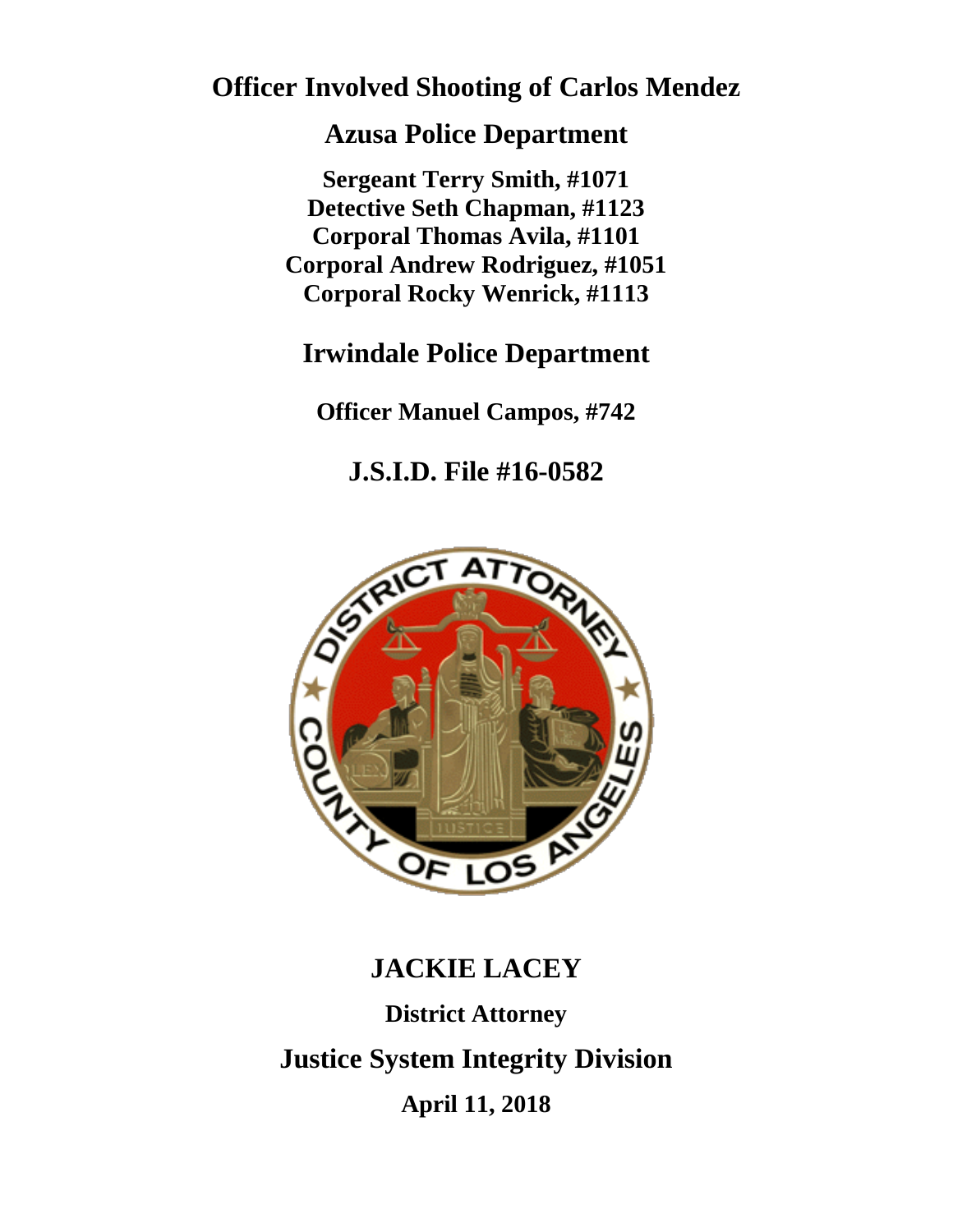#### **MEMORANDUM**

| TO:             | <b>CHIEF STEVE HUNT</b>                       |
|-----------------|-----------------------------------------------|
|                 | <b>Azusa Police Department</b>                |
|                 | 725 North Alameda Avenue                      |
|                 | Azusa, California 91702                       |
|                 | <b>CHIEF TY HENSHAW</b>                       |
|                 | <b>Irwindale Police Department</b>            |
|                 | 5050 North Irwindale Avenue                   |
|                 | Irwindale, California 91706                   |
|                 | <b>CAPTAIN CHRISTOPHER BERGNER</b>            |
|                 | Los Angeles County Sheriff's Department       |
|                 | Homicide Bureau                               |
|                 | 1 Cupania Circle                              |
|                 | Monterey Park, California 91755               |
| FROM:           | <b>JUSTICE SYSTEM INTEGRITY DIVISION</b>      |
|                 | Los Angeles County District Attorney's Office |
| <b>SUBJECT:</b> | Officer Involved Shooting of Carlos Mendez    |
|                 | J.S.I.D. File #16-0582                        |
|                 | L.A.S.D. File #016-00126-3199-013             |
|                 | A.P.D. File #16-43385                         |
| DATE:           | April 11, 2018                                |

The Justice System Integrity Division of the Los Angeles County District Attorney's Office has completed its review of the November 8, 2016, fatal shooting of Carlos Mendez by Azusa Police Department Sergeant Terry Smith, Detective Seth Chapman, Corporals Thomas Avila, Andrew Rodriguez, and Rocky Wenrick, and Irwindale Police Department Officer Manuel Campos. It is our conclusion that the officers used reasonable force in self-defense and defense of others.

The District Attorney's Command Center was notified of this shooting on November 8, 2016, at approximately 4:34 p.m. The District Attorney Response Team responded to the location. They were given a briefing and walk-through of the scene by Los Angeles County Sheriff's Department (LASD) Sergeant Richard Biddle.

The following analysis is based on reports, audio recordings, recorded interviews, videos and photographs submitted to this office by the LASD. The departmentally compelled statements of the officers were not considered in this analysis.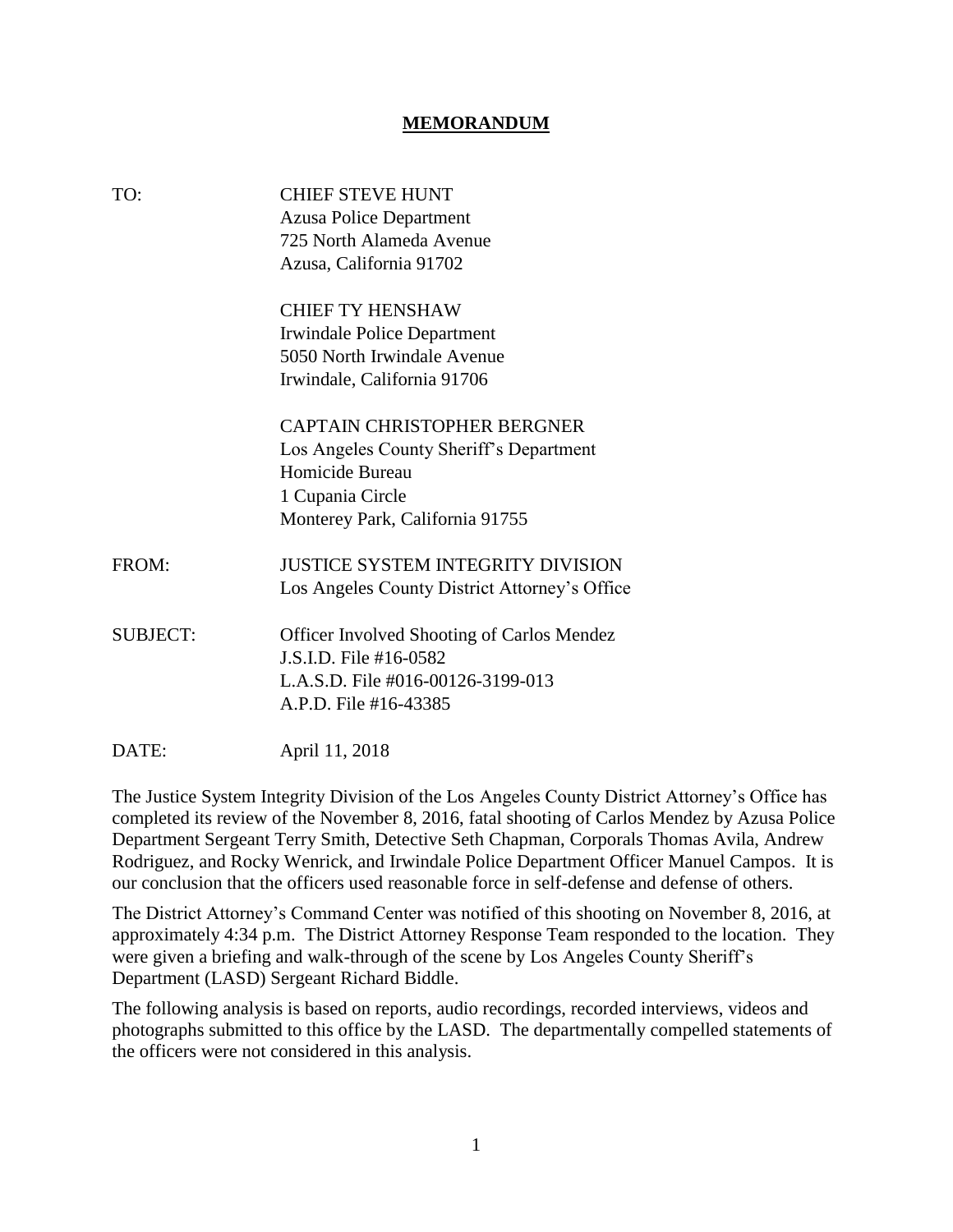#### **FACTUAL ANALYSIS**

 $\overline{\phantom{a}}$ 

The 2016 presidential election was held on November 8, 2016. Azusa Police Department (APD) had assigned additional officers to patrol the various polling places throughout the city. One of the polling places in the City of Azusa was a community center located in Memorial Park near the intersections of West Fourth Street and North Orange Place.

On November 8, 2016, at approximately 1:50 p.m., Elida D. was walking from her home to her polling place in Memorial Park when a man, later identified as Carlos Mendez, who was wearing "army clothing" and carrying a "big gun" shot her in the chest. She stumbled to a home on Bayless Street where the homeowner and a passerby helped her.<sup>1</sup>

Near the same time, Mary M. was driving home in her Toyota van after voting at the Memorial Park polling place. She left the parking lot and drove north on North Orange Place toward West Fourth Street. As she was preparing to turn right onto West Fourth Street, she saw Mendez across the street from her carrying a large gun. The last thing Mary remembers was Mendez raising the gun in her direction. Mendez shot at Mary's van several times, striking her in the left side of her head above and slightly behind her left ear. As a result of being shot, Mary lost control of her van and impacted a parked car in front of 535 West Fourth Street.

Yvette H. was in her bedroom when she heard several "popping noises" and then heard what sounded like a car crash. She looked out her window onto North Orange Place to see Mendez standing in the street shooting a handgun at a truck which was quickly driving south in the parking lot adjacent to the Memorial Park polling place. After the truck fled the area, Yvette watched as Mendez turned and walked directly toward Francis Varney who was standing on the sidewalk in front of his home at 543 West Fourth Street. Mendez walked to within several feet of Varney, raised a 9mm handgun in his direction, and shot Varney in the face. Varney immediately collapsed on the ground and died as a result of this gunshot wound. After shooting Varney, Mendez entered his home at 535 West Fourth Street.

At 1:53 p.m., 9-1-1 operators for the APD received the first of several reports of a man shooting near Memorial Park and the intersection of Third Street and Orange Avenue. Multiple callers described seeing a man in a tactical vest shooting at cars; however, the descriptions of both the shooter and the location of the shootings varied between callers. None of the callers alerted the operators to the fact that Mary, Elida, or Varney had been shot. In response to the 9-1-1 calls, several APD officers were dispatched to the scene.

At approximately 2:02 p.m., after having been directed to the intersection of West Fourth Street and North Orange Place by several different witnesses, Officer Michael Bires was the first officer to arrive at the scene where Mary and Varney had been shot. He was told the shooter might have gone inside the house at 535 West Fourth Street, but there was no immediate sign of an active shooter. Upon seeing Mary and Varney, Bires requested emergency assistance and a number of officers responded to the scene. In addition to the multiple APD officers who

<sup>&</sup>lt;sup>1</sup> Elida D. suffered serious trauma from a gunshot wound to her abdomen. She was transported to the hospital via helicopter and underwent multiple surgeries, but never fully recovered from her wounds and is unable to speak. The details of precisely how and where she was shot are unclear.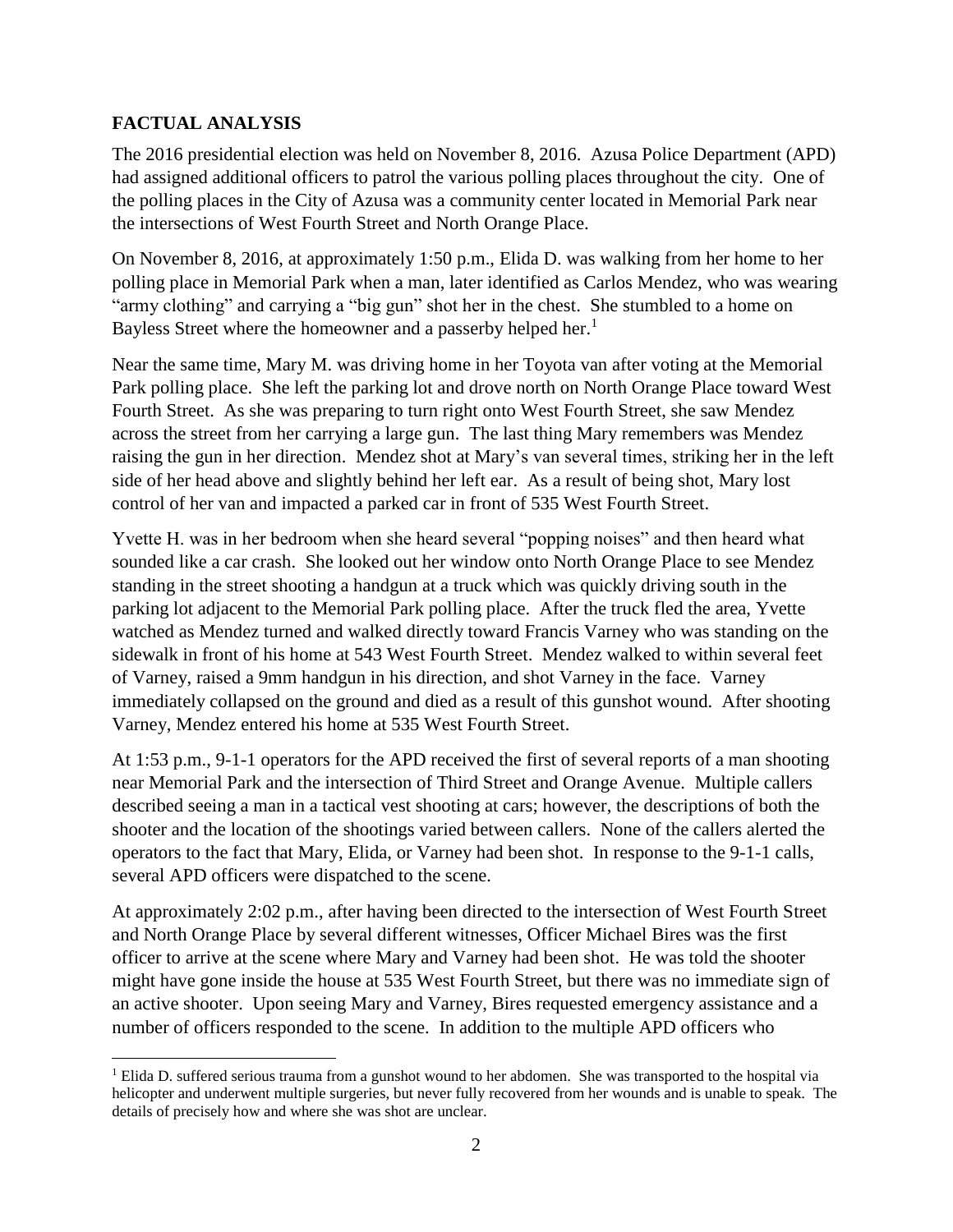responded, Officer Manuel Campos of the Irwindale Police Department, who happened to be in the area on an unrelated matter, was flagged down by a pedestrian who pointed him in the direction of the scene. Campos' vehicle was equipped with a dashboard camera that captured some of the subsequent interaction with Mendez.

After Mary was shot and injured, she was still able to stand on her own; however, she was very disoriented and unable to explain to officers what had occurred. When officers arrived, she was standing to the driver's side of her van, nearly in front of Mendez's house. Officer Carlos Plascencia tried to have Mary walk with him to a position of safety, but she appeared to have difficulty understanding what he was telling her. Plascencia had to pull her away from her van while Officer Brandon Bailey aimed his firearm at the house to provide cover. Sergeant Terry Smith took a position behind Mary's van and also pointed his sidearm at the house to cover the evacuation of Mary.

Detective Seth Chapman responded to the call for assistance and took a position to the east of Mendez's home, behind a parked car. Corporal Andrew Rodriguez also responded to the call and spoke to an unknown witness who directed him toward Mendez's home. Rodriguez was east of Chapman, standing in the street when the subsequent shooting occurred.

Corporals Thomas Avila and Rocky Wenrick responded to the west side of Mendez's home, armed themselves with assault rifles, and took a position of cover behind a vehicle parked in a neighboring driveway. Campos, also armed with an assault rifle, joined them.

At 2:07 p.m., while the officers were still trying to ascertain what had happened and provide medical aid to the injured, they heard a gunshot from inside Mendez's home.<sup>2</sup> Approximately ten seconds later, Mendez exited the front door of his home with a long-barreled weapon and began shooting indiscriminately at the officers arrayed around his home.

Avila, Campos and Wenrick moved toward the street and engaged Mendez with their assault rifles. Campos fired 5 shots, Avila and Wenrick each fired multiple times; however, they did not know how many rounds were loaded into their magazines before they shot, so it is difficult to know precisely how many times they shot.<sup>3</sup> Smith, Chapman, and Rodriguez engaged Mendez with their sidearms. Smith fired nine times, Chapman fired 16 times, and Rodriguez fired three times. All of the shooting occurred over a period of approximately 20 seconds.

After the shooting, Avila, Campos and Wenrick retreated behind the home to the west of Mendez's home and armored vehicles arrived to evacuate Smith and Varney. Varney's death was pronounced by the tactical SWAT medics who arrived shortly after the officer involved shooting.

Later, a SWAT team approached Mendez's home and found him lying in the threshold of the front door. He was face up with a 9mm handgun near his right hand, an apparent bulletproof

 $\overline{a}$ 

<sup>&</sup>lt;sup>2</sup> The timing of the shooting is based on the time stamp of the dashboard camera in Campos' vehicle. While there is no audio, all of the visible officers react to an apparent gunshot at 2:07 and 37 seconds, and react again at 2:07 and 48 seconds. The shooting appears to end at 2:08 and 8 seconds.

<sup>&</sup>lt;sup>3</sup> A total of 24 cartridge casings ejected from the three officers' rifles were located at the scene.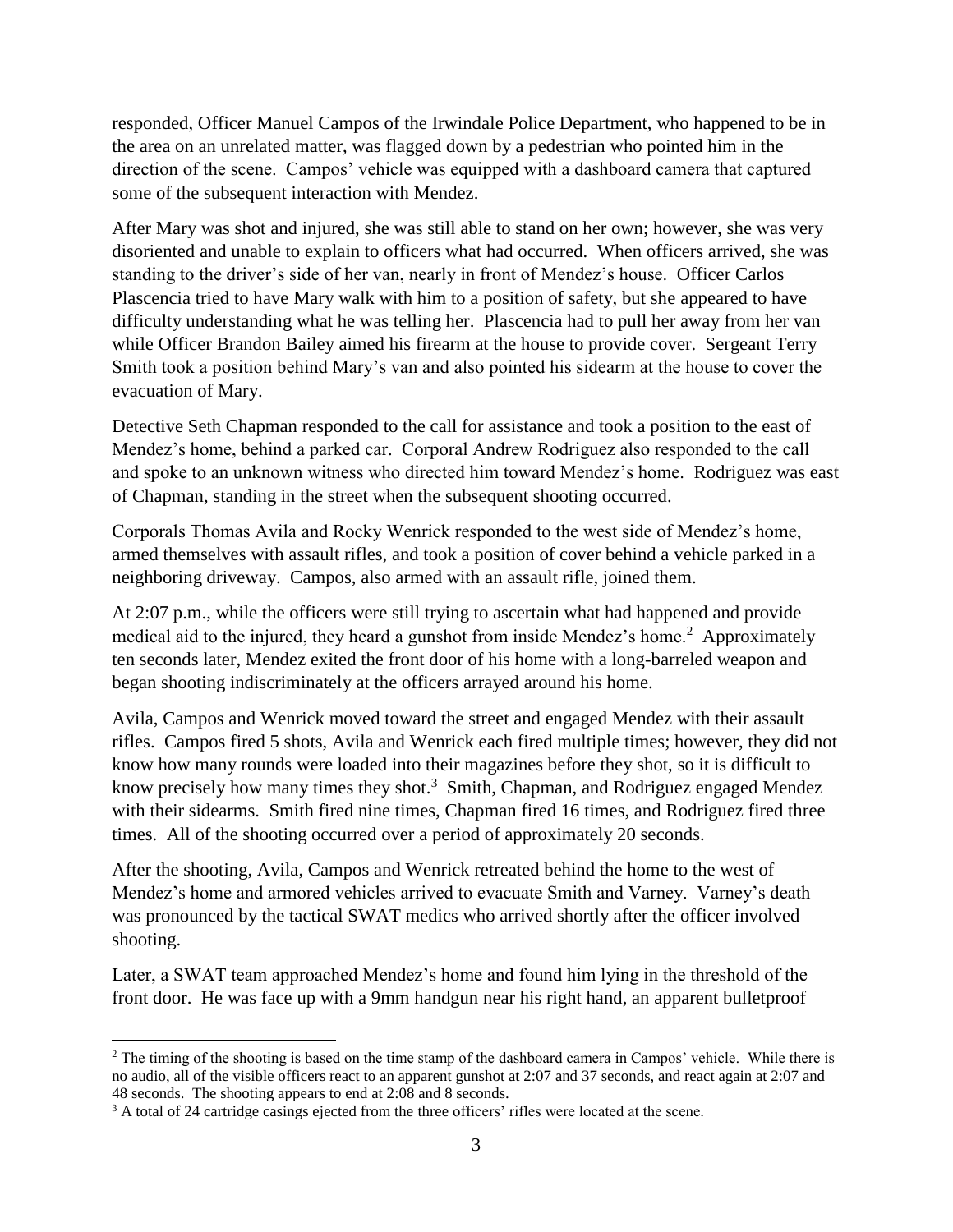tactical vest strapped on his chest, a 12-gauge shotgun slung around him, and an M4 assault rifle on the floor next to his body.



*Figure 1: Still photo taken from the camera mounted to Campos' patrol vehicle. Mendez shot at the officers from the front porch of his home. Avila (A), Wenrick (B), and Campos (C) shot at Mendez with their assault rifles. Smith (D), Chapman (not pictured), and Rodriguez (not pictured) shot at Mendez with their sidearms. Varney can be seen on the sidewalk in front of Wenrick.*

While most of the officers believed Mendez opened fire with an assault rifle, the evidence suggests he used the shotgun to shoot at the officers. Three expended shotgun casings were located on and near the porch from which Mendez emerged.<sup>4</sup> In addition to the shotgun shells, 12 expended 9mm cartridges were located at various locations near Mendez's home. Those cartridges were identified as having been fired from the handgun recovered next to Mendez and shown in Figure 4. The vest worn by Mendez was equipped with pouches which were filled with shotgun, handgun, and rifle ammunition, as well as two machete style fixed blade knives.

l

<sup>4</sup> The assault rifle found next to Mendez had two live rounds jammed in the chamber; however, no expended casings matching the rifle were found at the crime scene. A live round, similar to those found in the rifle, was discovered in the street approximately 100 feet from Mendez's front porch, and a fully loaded magazine designed for Mendez's rifle was located in the center console of Mary's van. This suggests Mendez attempted to use his rifle at different points during his attack, but was unable to discharge it.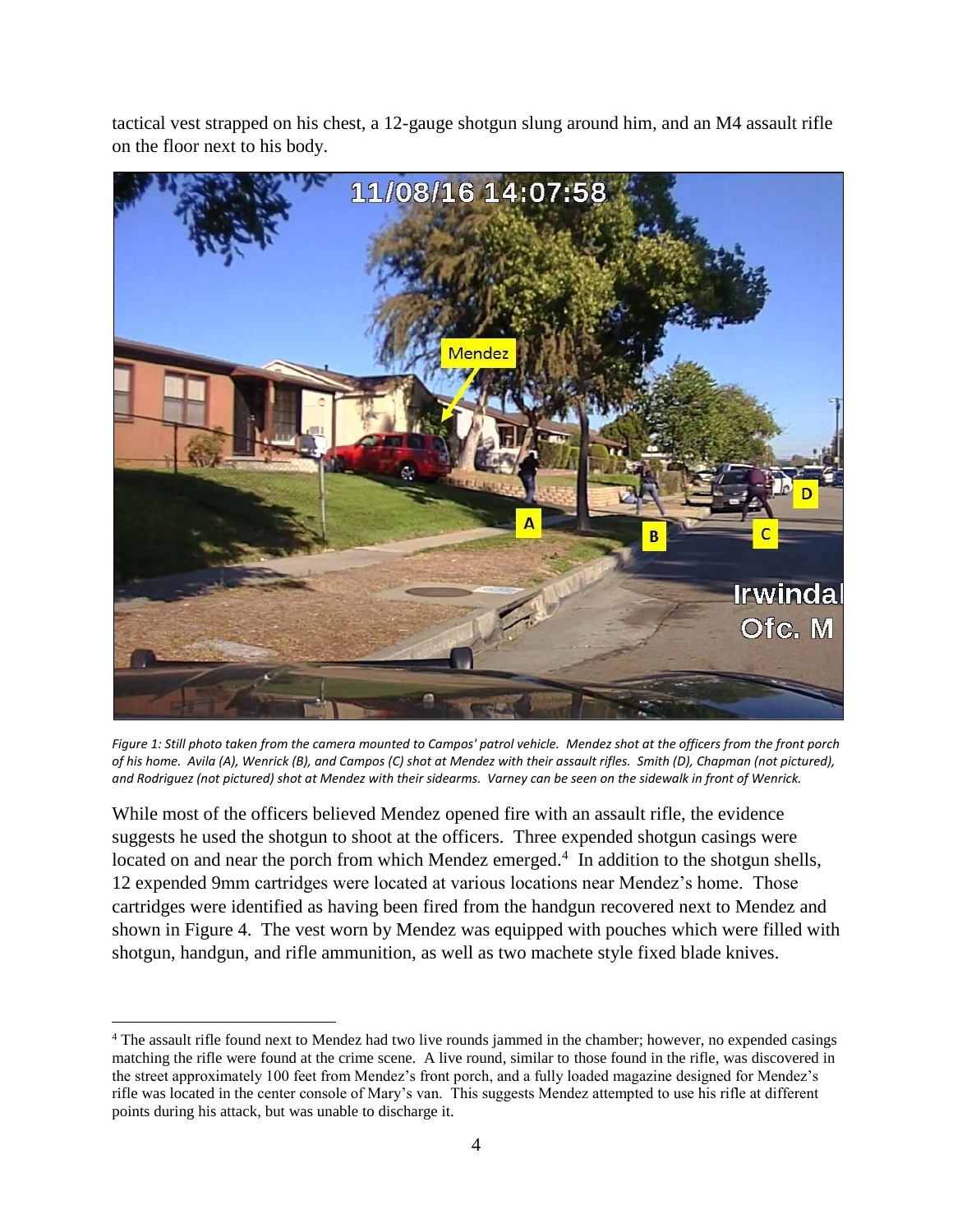

*Figure 2: An M4 assault rifle was next to Mendez.*



*Figure 3: Shotgun used by Mendez to shoot at officers.*



*Figure 4: 9mm handgun found next to Mendez.*



*Figure 5: Tactical vest worn by Mendez.*

On November 10, 2016, Deputy Medical Examiner Dr. Ogbonna Chinwah conducted an autopsy of Mendez. Dr. Chinwah determined Mendez died as a result of two gunshot wounds, one to the right side of his face, and one to his abdomen. Subsequent examination of the bullets recovered during the autopsy revealed that they were consistent with bullets fired from Rodriguez's weapon; however, a definitive identification was not possible.<sup>5</sup> Toxicology testing revealed methamphetamine and cocaine in Mendez's system.

#### **LEGAL ANALYSIS**

 $\overline{\phantom{a}}$ 

California law permits any person to use deadly force in self-defense or in the defense of others if he actually and reasonably believed that he or others were in imminent danger of great bodily injury or death. CALCRIM No. 3470; *see also* People v. Randle (2005) 35 Cal.4th 987, 994 (overruled on another ground in People v. Chun (2009) 45 Cal.4th 1172, 1201); People v. Humphrey (1996) 13 Cal.4th 1073, 1082. In protecting himself or another, a person may use all

<sup>&</sup>lt;sup>5</sup> The bullets recovered from the body were heavily damaged. The criminalist who examined them noted that the characteristics of the bullets matched those test fired from Rodriguez's firearm; however, they were insufficient for a positive identification.